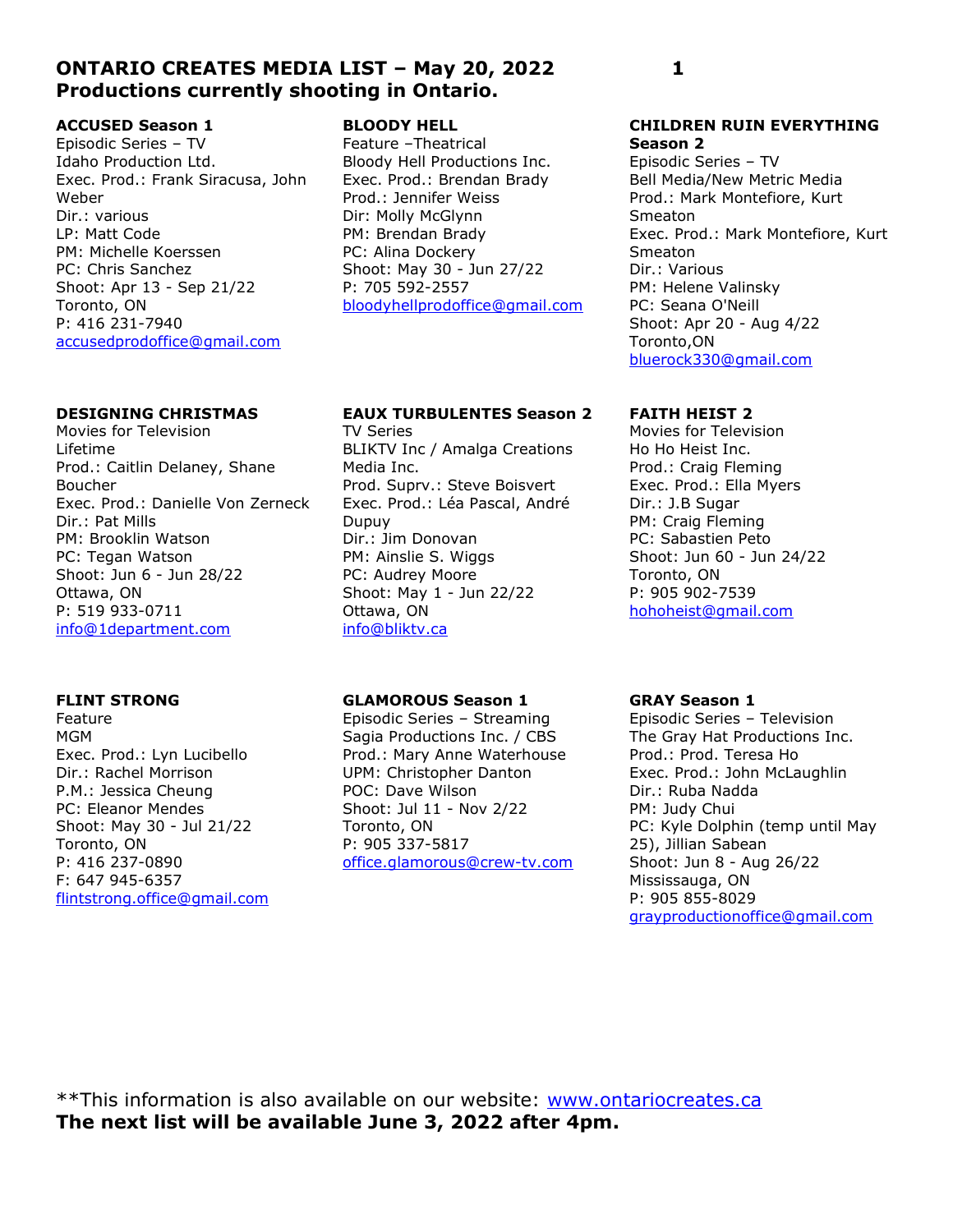## ONTARIO CREATES MEDIA LIST – May 20, 2022 2 Productions currently shooting in Ontario.

#### HOMESTEAD FOR CHRISTMAS

Movies for Television Hideaway Pictures Inc. Prod.: David Anselmo Dir.: Bradley Walsh PM: Byron Martin PC: Ravelle Thomas Shoot: May 2 - May 20/22 North Bay, ON P: 249-506-9400 hp.homestead@gmail.com

### LOVE HACKS

Movies for Television CME Winter Productions Inc. Prod.: Adam Gowland, Jordana Aarons Exec. Prod.: Suzanne Chapman Dir.: Marrni Banack PM: Kelly Carney PC: Dina Zayed Shoot: May 17 - Jun 2/22 Toronto, ON P: 647 362-5699 HACKSProductionOffice@champlainmedia.ca

#### MURDOCH MYSTERIES Season 16

Episodic Series – TV Shaftesbury/CBC Prod.: Jeremy Hood,Julie Lacey Exec. Prod.: Christina Jennings, Scott Garvie, Peter Mitchell Dir.: Various PM: Tina Vacalopoulos PC: Meaghan Carey Toronto, ON Shoot: May 30/22 - Feb 7/23 P: 416 233-1286 murdochoffices16@gmail.com

#### IMPROBABLE VALENTINE Season 1

Episodic Series – TV Improbable Valentine Canada Inc. Prod.: Andrew G. Munro Exec. Prod.: Kelly Marcel, Melina Matsoukas, David Knoller Dir.: various PM: Elspeth Cassar PC: Anne Marley Shoot: Jun 3 -Sep 12/22 Toronto, ON P: 416 233-2899 iv1officeto@gmail.com

## LILY & ISAAC Season 2

Episodic Series – TV CBS Prod.: Frank Siracusa, John Weber, Andrea Raffaghello Exec. Prod.: Frank Siracusa, John Weber Dir.: various PM: Jill Ordowich PC: Alexandra MacKenzie Shoot: Feb 1 - Jun 30/22 Toronto, ON P: 647 484-8440 snw2office@gmail.com

## OAKVILLE Season 5

Episodic Series – Streaming YP Productions Inc. Prod.: Ted Miller Exec. Prod.: Frank Siracusa, John Weber Dir.: Various PM: David Till, Jeffery Pong PC: Alison Waxman Shoot: Jun 13 – Nov 7/22 Toronto, ON P: 647 837-3342 F: 416 837-3313 streakproductionoffice@gmail.com

## JUBILEE

Episodic Series – TV Sinking Ship Entertainment Prod: Teresa M. Ho Exec. Prod.: J.J. Johnson, Blair Powers, Christin Simms Dir.: J.J Johnson PM: Kim Yu PC: Dixie Kesebi Shoot: Aug 16/21 - Jun 28/22 Toronto, ON P: 416 630-5285 jubileeoffice@sinkingship.ca

## MATHINATED

Feature – Streaming Catchphrase Productions Inc./ Walt Disney Prod.: Thomas Kail, Kate Sullivan, Kelly Applegate Dir.: Roshan Sethi PM: Mary Fraser PC: Travis Lowry Shoot: May 24 - Aug 5/22 Toronto, ON P: 647 484-8469 F: 647 498-1221 worldsbestoffice@gmail.com

## ON THE ROX

Feature – Streaming BJ Buster Production Services Inc./Warner Bros. Prod.: Adam Frank Co - Exec. Prod.: Dan Kaplow Dir.: various PM: Dennis Chapman PC: Janet Gayford Shoot: Jun 20 - Sep 2/22 Brampton, ON P: 365 333-0006 ontheroxprodoffice@gmail.com

\*\*This information is also available on our website: www.ontariocreates.ca The next list will be available June 3, 2022 after 4pm.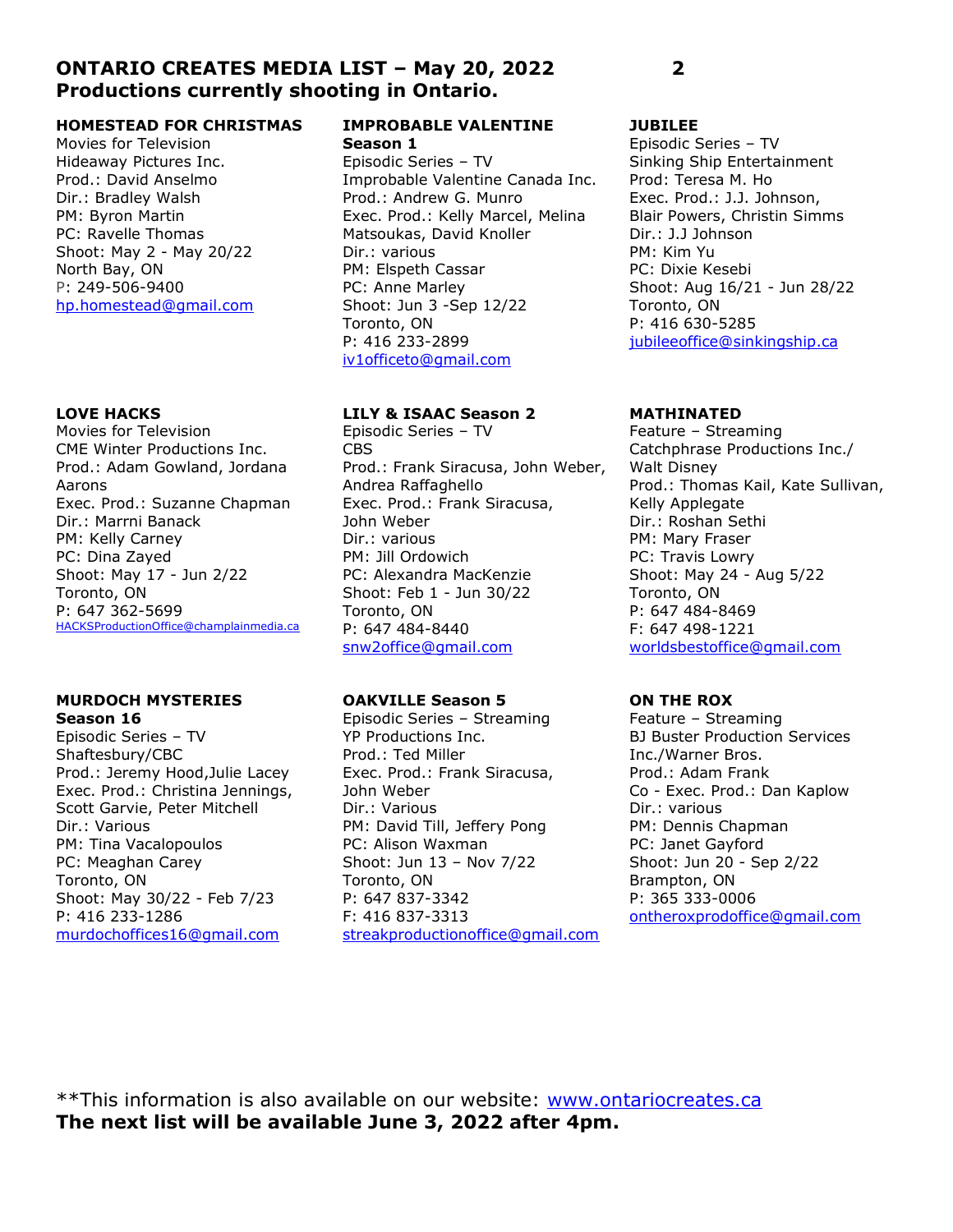## ONTARIO CREATES MEDIA LIST – May 20, 2022 3 Productions currently shooting in Ontario.

### OUT OF MY MIND

Feature - Streaming Out of My Mind Productions Inc. Prod.: Peter Saraf, Wendy Grean Exec. Prod.: Eddie Rubin Dir.: Amber Sealey PM: Carmen Arndt PC: Kyle Kitagawa Shoot: Jul 11 - Aug 29/22 Toronto, ON P: 416 548-7808 oomm.office@gmail.com

#### ROBYN HOOD

Episodic Series – Television Boat Rocker Prod.: Stephen Traynor Exec. Prod.: Julien Christian Lutz, Chris Roberts Dir.: Julien Christian Lutz PM: Karen Doble PC: Naya Guzman D.O.P.: Jordan Oram Shoot: Jun 20 - Sep 2/22

## PRETTY HARD CASES Season 3

Episodic Series – TV CBC Prod.: Wanda Chaffey Exec. Prod.: Amy Cameron, Tassie Cameron, Sherry White, Alex Patrick Dir.: Various PM: Catherine Lang PC: Matt Wakefield Shoot: May 2 - Aug 31/22 Toronto, ON P: 647 484-8471 prettyhardcases@gmail.com

### RUBY AND THE WELL Season 2

Episodic Series – TV Shaftesbury Inc. Prod.: Stephen Montgomery Exec. Prod.: Scott Garvie Dir.: Felipe Rodriguez, Harvey Crossland, Eleanor Lindo PM: Pazz Neglia PC: Alice Wickwire Foster Shoot: Feb 22 - Jun 7/22 P: 416 253-7770 ruby2office@gmail.com

#### RABBIT HOLE Season 1

Episodic Series – TV CBS/Paramount Prod.: Norman Denver Exec. Prod.: Charlie Goglak, Glenn Ficarrra, John Requa Dir.: Various PM: Brandon Tataryn PC: Jackie Alexander Moulson Shoot: May 16 - Sep 16/22 Toronto, ON P: 647 837-3309 rabbithole.production@crew-tv.com

#### RUBY ROAD Season 5

Episodic Series – Streaming MGM/Take 5 Exec. Prod.:Bruce Miller, Warren Littlefield, John Weber, Kim Todd, Sheila Hockin, Frank Siracusa Prod.: Michael Stoyanov Dir.: various PM: David Forsyth PC: Penelope Kennedy Shoot: Feb 7 - Jul 6/22 Toronto, ON P: 416 231-5468 F: 416 231-7681 season5prodoffice@gmail.com

#### RUSH FOR YOUR LIFE

Movies for Television Prod.: Caitlin Delaney, Shane Boucher Exec. Prod.: Arnie Zipursky Dir.: Alpha Nicky Mulowa PM: Brooklin Watson PC: Gabrielle Tache-Smith Shoot: May 9 - May 27/22 Ottawa, ON P: 613 852-6909 brooklin@1department.com

#### SHELVED Season 1

Episodic Series – Television Shelved Productions Inc. Prod.: Colin Brunton Exec. Prod.: Anton Leo, Dan Bennett Dir.: various PM: David Feeney PC: Shannon Parks Shoot: Jun 21 – Aug. 5/22 Toronto, ON shelvedtv@gmail.com

## SLIP

Episodic Series – TV Boat Rocker Media Inc. Dir.: Zoe-Lister-Jones Prod.: Karen Harnisch Exec Prod.: Zoe Lister-Jones, Ro Donnelly, Katie O'Connell PM: Jordan Delic PC: Billy Ray Fong Shoot: Apr 25 - Jun 14/22 P: 647 689-8001 sliptoronto@gmail.com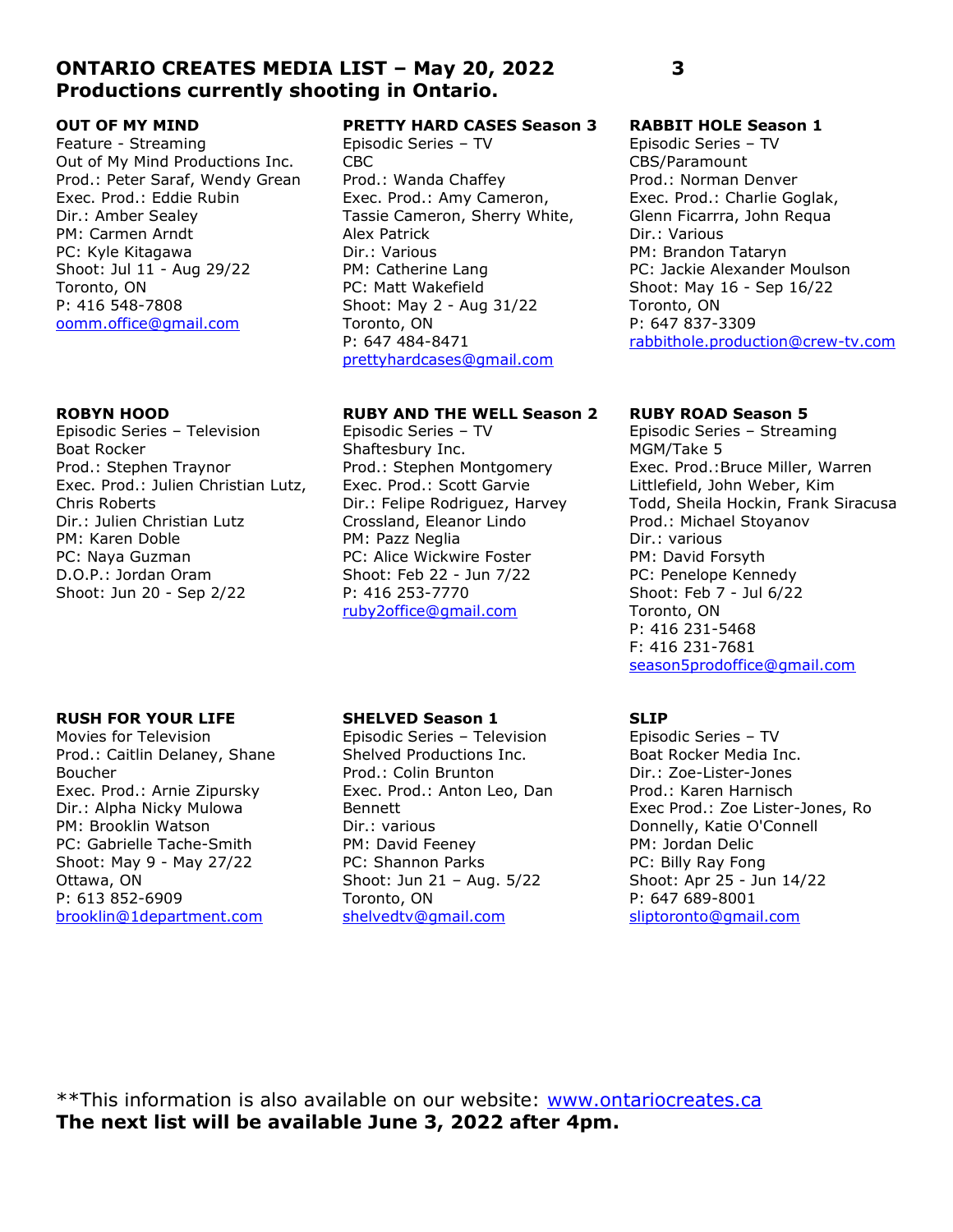## ONTARIO CREATES MEDIA LIST – May 20, 2022 4 Productions currently shooting in Ontario.

#### SONGBIRD! Season 2

Episodic Series – Television & Streaming NBC Universal Prod.: Mitch Engel Exec. Prod.: Don Mancini, David Kirschner, Nick Antosca, Alex Hedlund, Jeff Renfroe, Dir.: Various PM: Marc Dassas PC: Lori Pumputis Shoot: Apr 20 - Aug 29/22 Toronto, ON P: 416 234-1490 gepchuckys2@gmail.com

#### TELETUBBIES Season 1

Episodic Series - Television WildBrain Teletubbies Prods. Inc. Prod.: Angela Boudreault, Michael Goodin Dir: Jesse Shamata, Nicole Stamp PM: Adam Benish PC: Sonia Pafford Shoot: May 17 – 27/22 Toronto, ON ttprodoffice@gmail.com

## TITANS Season 4

Episodic Series – Streaming Warner Bros. Entertainment Canada Inc. Prod.: Michael Wray Exec. Prod.: Jennifer Buchanan Dir: various PM: Camille Verschooris PC: Amanda Cameron-Portelli Shoot: Feb 28 - Jul 21/22 Toronto, ON P: 416 233-6270 titansproductionoffice@gmail.com

#### SORT OF Season 2

Episodic Series – Television Sienna Films/CBC Prod.: Jessica Daniel Exec. Prod: Jennifer Kawaja, Fab Filippo, Bilal Baig Dir.: various PM: Chantal Kemp PC: Angelica Bailey Shoot: May 2 - Jun 16/22 Toronto, ON P: 647 484-8465 sortofs2production@gmail.com

## THE HORROR OF DOLORES ROACH Season 1

Episodic Series – Streaming Blue Ice/Blumhouse/Amazon Prod.: Tina Grewal Exec. Prod.: Aaron Mark, Dara Resnik, Gloria Calderón Kellett, Justin McGoldrick Dir.: Various PM: Jeff Hanes PC: Jonathan Focil Shoot: Jun 21 - Aug 26/22 Toronto/Hamilton/GTA P: 647 925-1409 doloresroachproductionoffice@gmail.com

## VARSITY

Episodic Series – Streaming Sony Pictures Prod.: T. Butters, M. Fazekas, E. Kripke Co - Exec. Prod.: Lisa Kussner Dir.: TBD PM: Vair MacPhee PC: Susan R. Jones Shoot: May 2 - Sept 1/22 Toronto, ON P: 647 925-1410 idahoproductionoffice@gmail.com

## STRAYS Season 2

Episodic Series – TV NPP II Productions Inc. Prod.: Sandra Cunningham, Alex Raffe Exec. Prod.: Ivan Fecan, Kevin White Dir.: Various PM: Szonja Jakovits PC: Hulya Eroz Shoot: Apr 4 - May 31/22 Toronto, ON P: 416 778-2505 strays2office@gmail.com

### THE SEPTEMBER ISSUE

Movies for Television Champlain Media East Inc. Prod.: Adam Gowland Exec. Prod.: Suzanne Chapman Dir.: Graeme Campbell PM: Lucas Madigan PC: Mickey Macdonald Shoot: May 25 - Jun 9/22 Toronto, ON P: 647 362-5699 sepproductionoffice@champlainmedia.ca

## WE COULD BE HEROES

Feature – Streaming 1000117763 ONTARIO INC. LP: Allan Levine Exec. Producer: Michael Lilly Dir.: Ray Xue PM: Danny Sedore PC: Maria Norris Shoot: May 16 - Jun 3/22 Toronto, ON wcbhoffice@gmail.com

\*\*This information is also available on our website: www.ontariocreates.ca The next list will be available June 3, 2022 after 4pm.